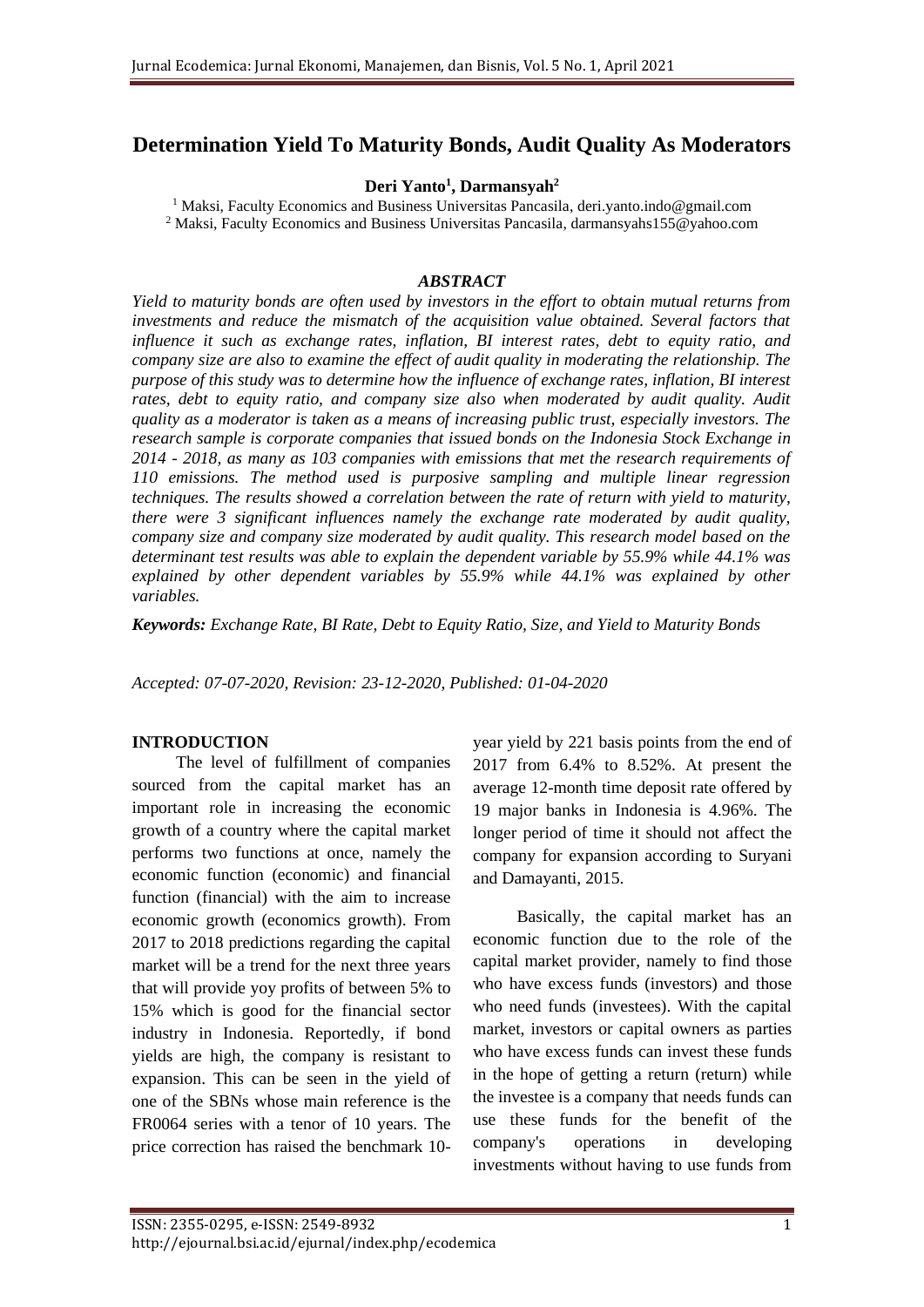company operations. The capital market is said to have a financial function because the capital market has the opportunity and opportunity to obtain returns (return) for fund owners, according to the characteristics of investment (Darmadji and Tjiptono and Fachrudin, 2012) . The purpose of the capital market to encourage the economy to grow and strengthen the economy of an n egara in terms of economic growth in its (economics growth).

| Year | Mean       | Mean        | Mean    | Mean       | Mean       | Mean Size        |
|------|------------|-------------|---------|------------|------------|------------------|
|      | <b>YTM</b> | <b>Kurs</b> | Inflasi | <b>SBI</b> | <b>DER</b> |                  |
|      |            |             |         |            |            |                  |
| 2013 | 11.45%     | 11.777.00   | 8.38%   | 7.50%      | 0.95%      | 4.475.595.000.00 |
| 2014 | 10.57%     | 12.440.00   | 8.36%   | 7.75%      | 0.98%      | 5.367.204.000.00 |
| 2015 | 10.10%     | 13.795.00   | 3.35%   | 7.50%      | 1.06%      | 5.840.822,000,00 |
| 2016 | 9.66%      | 13.436.00   | 1.97%   | 6.50%      | 1.29%      | 7.521.940.000.00 |
| 2017 | 9.36%      | 13.548.00   | 3.61%   | 4,25%      | 1,31%      | 8.354.237.000,00 |
| 2018 | 9.45%      | 13.610.00   | 3.13%   | 5.75%      | 0.75%      | 6.805.016.000.00 |

 **Table 1 Yield to Maturity as Variabel Dependen**

Source: IDX (Data reprocessed) 2013-2018



Source: IDX (Data reprocessed) 2013-2018

#### **Figure 1. Grafik Yield to Maturity as Variabel Dependen**

Based on the data in table 1. 1 above, explain each indicator variable conducted to determine the gap analysis consisting of the dependent variable, namely *yield to maturity* , the independent variable consists of exchange rates, inflation *,* BI interest rates *, leverage,*  and company size and for moderate variables namely audit quality (QA) cannot be displayed because it uses a system of 0 and 1. Based on these data it can be concluded for the next three years that is 2016 - 2018 *yield to maturity bonds* has decreased.

The first shows the gap phenomenon, where in 2016 *Mean yield to maturity* for the next 3 years has decreased similarly only with *mean* inflation and SBI, it can be concluded that there is a positive correlation between *mean yield to maturity* with *mean* inflation and interest rates of Indonesian banks, it is inversely proportional to the *mean Exchange Rate*, DER and Size have a negative influence on *yield to maturity*.

Based on data in figure 1.1 above, shows a picture of *trand* of the issuers, exchange rates, inflation, interest rates on bank Indonesia, DER, and the size of the company, in the year 2013 until the year 2018, one variable is the quality of the audit will be excluded because the quality audit as a moderating variable. So basically the above variables become relevant as a means of testing and consideration of researchers to retest, a simple graph made review how far the index of each determining factor in taking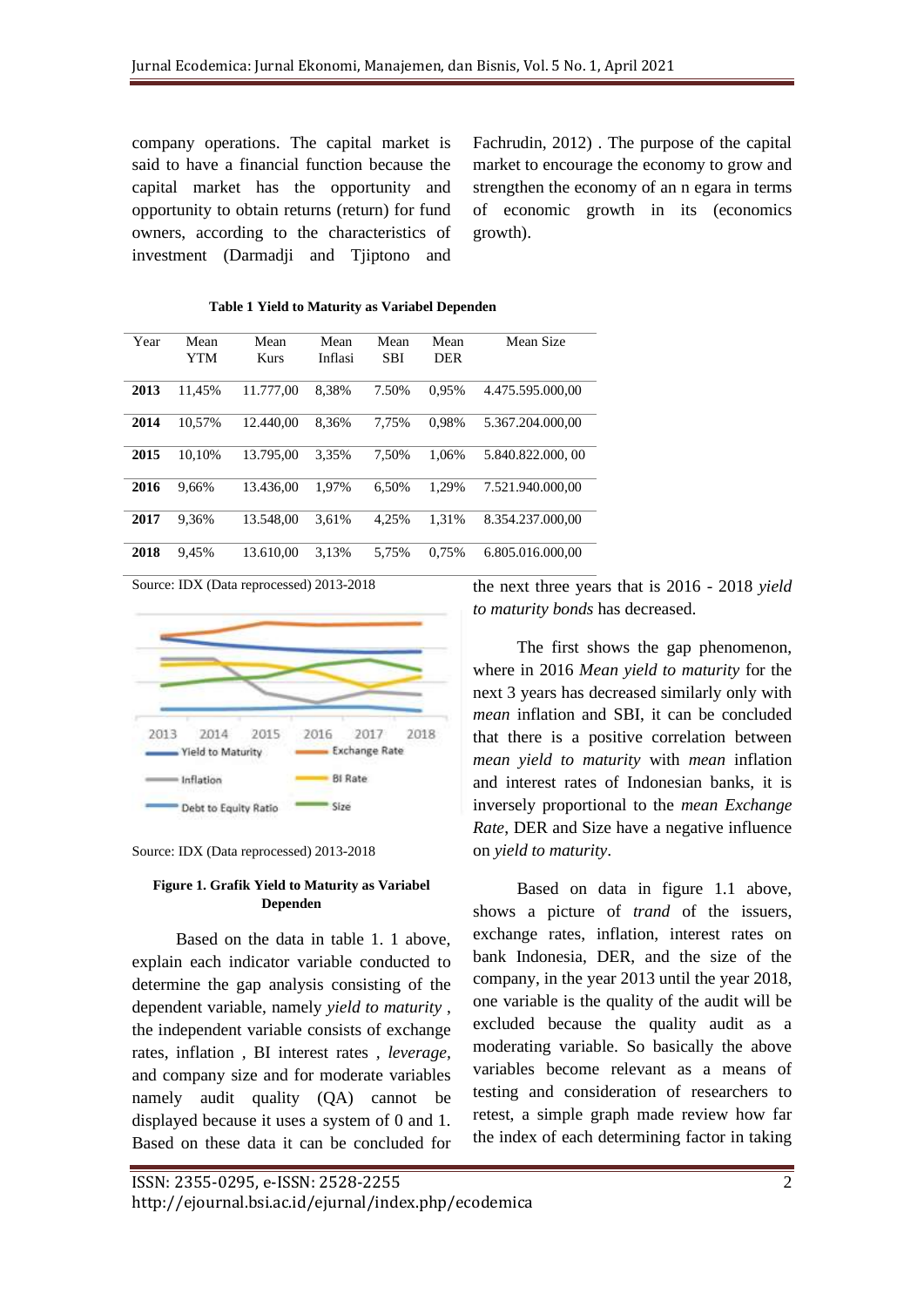*investor* policy in choosing the shade as investment advice that provides comfort, safety, and *feed back* in the form of returns received by *investors.*

*I nvestor* tend to be active in sorting and comparing based benefits and look of the risks that need to be observed from the data of financial statements. [Law No. 12 of 2011](https://translate.google.com/translate?hl=en&prev=_t&sl=auto&tl=en&u=https://www.bi.go.id/id/tentang-bi/uu-bi/Documents/UU21Tahun2011.pdf)  [changes the acquisition and calculation](https://translate.google.com/translate?hl=en&prev=_t&sl=auto&tl=en&u=https://www.bi.go.id/id/tentang-bi/uu-bi/Documents/UU21Tahun2011.pdf)  [system of investors based on trusted data](https://translate.google.com/translate?hl=en&prev=_t&sl=auto&tl=en&u=https://www.bi.go.id/id/tentang-bi/uu-bi/Documents/UU21Tahun2011.pdf)  [sources so as to obtain the appropriate data,](https://translate.google.com/translate?hl=en&prev=_t&sl=auto&tl=en&u=https://www.bi.go.id/id/tentang-bi/uu-bi/Documents/UU21Tahun2011.pdf) [in](https://translate.google.com/translate?hl=en&prev=_t&sl=auto&tl=en&u=https://www.bi.go.id/id/tentang-bi/uu-bi/Documents/UU21Tahun2011.pdf) [\(BAPEPAM-LK, 2011\)](https://translate.google.com/translate?hl=en&prev=_t&sl=auto&tl=en&u=https://www.bi.go.id/id/tentang-bi/uu-bi/Documents/UU21Tahun2011.pdf) [Law no.12 of 2011](https://translate.google.com/translate?hl=en&prev=_t&sl=auto&tl=en&u=https://www.bi.go.id/id/tentang-bi/uu-bi/Documents/UU21Tahun2011.pdf)  [BAPEPAM-LK policy is transferred to OJK.](https://translate.google.com/translate?hl=en&prev=_t&sl=auto&tl=en&u=https://www.bi.go.id/id/tentang-bi/uu-bi/Documents/UU21Tahun2011.pdf)  [Se](https://translate.google.com/translate?hl=en&prev=_t&sl=auto&tl=en&u=https://www.bi.go.id/id/tentang-bi/uu-bi/Documents/UU21Tahun2011.pdf)curities are making investors obtain source the latest data so look for returns and obtain the results, investors usually focuses on the data of bonds in the form of *yield* because of the data *yields* more detail in which investors can in the long term coordinated investments at regular intervals and may mem get a refund at the end of the maturity period in accordance the data they have *forecashting*.

As an investment instrument, *yield*  changes (the level of bond yields obtained by investors will change over time. Changes in *yields* affect the level of bond market prices themselves. Therefore, both investors and issuers have a role to pay attention to bond price fluctuations and factors factors that influence it and one of the factors to be considered is interest rates that range from fluctuations (Hamid, Abdul, Rodon, Ahmad, W, Dewi Titi dan Hidayat, 2006). Each investment instrument must offer benefits, as well as bonds. Bond *yields* are revenue gains on investment received by investors and tend to be not fixed. There are several measures of *yield* are used by investors. each *yield* it measures the rate *of return* bonds from different perspectives. one measure of *yield*  that is currently widely used is the *yield to maturity*. *yield to maturity* is ting kat *return*  compound that would be acceptable if the investor bought the bonds at current market

prices and holding the bonds to maturity. Investors will ask about the *yield* that will be obtained when buying bonds at a certain price. The negative relationship between the price and bond *yield* has a meaning, if the bond has meaning when the bond *yield* has increased, the bond price has decreased (Nabiu et al., 2006). Changes in the *rate of return* (yield) obtained by investors affect the market price of bonds. Therefore investors and issuers must always pay attention to price fluctuations and the parts that affect *yield* determination. Some previous studies that conducted *yield* research with its influence on the exchange rate were conducted (Tjandrasa, 2017)in his research showing the *exchange rate is* influential because it partially impacts on economic conditions and *customer* expectations, so it must be depreciated between the rupiah and *dollar* exchange rates. USD This is in line with research conducted by (Rahman & Sam'ani, 2013) where the exchange rate on *yield* has an influence but tends to be negative, where if the exchange rate rises the bond price will rise and bond *yield* will be low or decrease. Since 1998 the issue of the exchange rate (exchange rate) is a feared risk, in that year Indonesia became worse off in a condition that caused the rupiah to weaken against the US dollar. The worst conditions that made the Indonesian people, especially students down the road to ask for justice for the economic conditions that fall due to exchange rates. Economic experts have a role to balance the economy and the emergence of a theory called *aging* , which uses the exchange rate as a means of consolidating and handling the exchange rate at that time.

Inflation shows the fall of the value of money in the eyes of the people at that time. There is also an inflation factor which is an indicator that cannot be denied. So the previous research that conducted research on the effect of inflation on *bond* yields gave research results which explained that inflation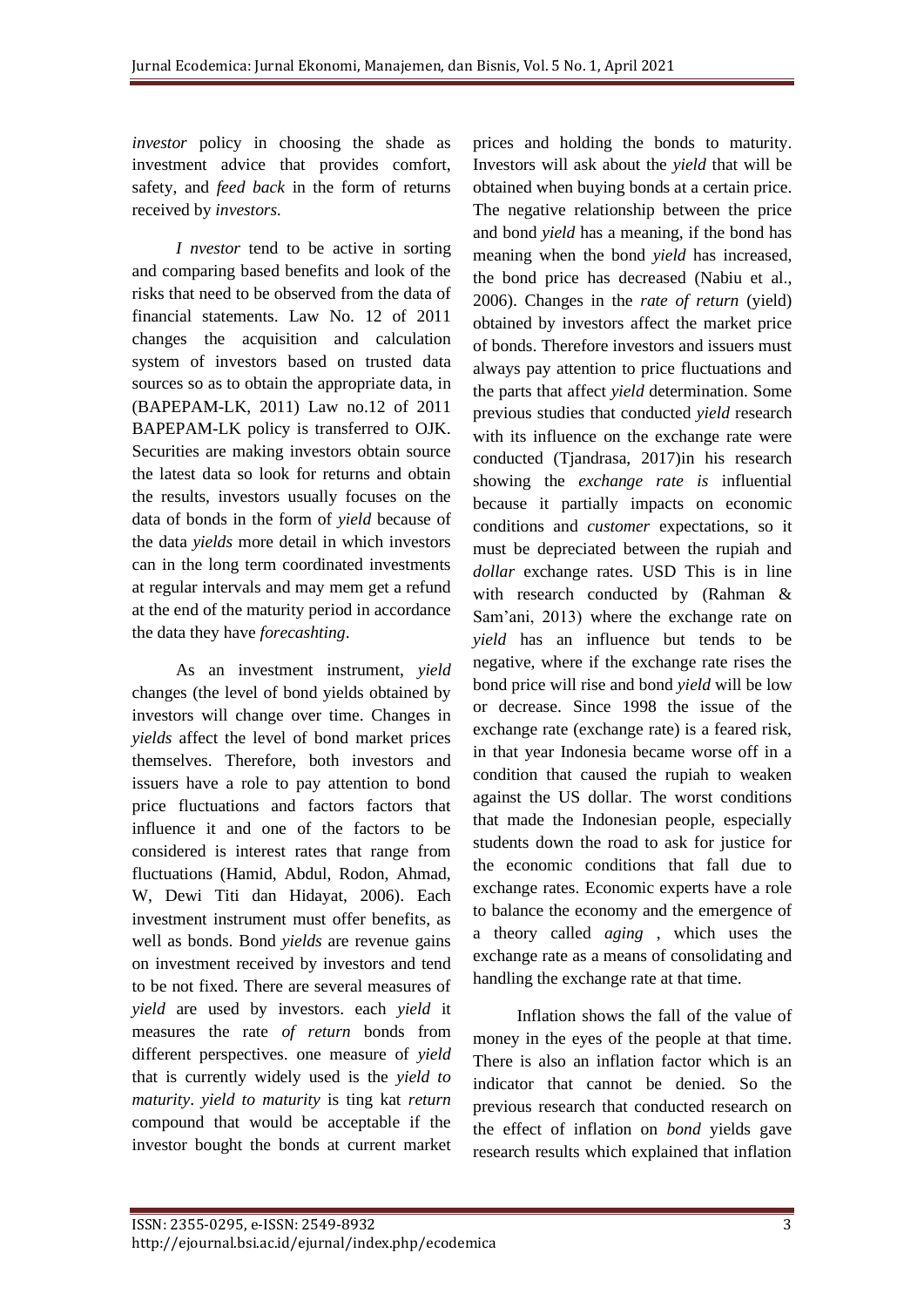partially had no effect on *bond* yields on companies listed on the Indonesia Stock Exchange in the period 2010 to 2016 according (Listiawati & Paramita, 2018). This is different from research conducted (Rahman & Sam'ani, 2013; Saputra, 2014) which explains that the regression coefficient is positive and there is a significant influence between inflation and *bond* yields.

As for the previous research, Bank Indonesia's interest rates on bond yields from the following studies (Rahman & Sam'ani, 2013; Tjandrasa, 2017) explain that interest rates have an effect on *bond* yields that are not proven, whereas according to research conducted (Nariman, 2017; Rahman & Sam'ani, 2013; Saputra, 2014) explained that the interest rate on *yield* has a positive and significant effect. It can be concluded that interest rates increase *bond* yields.

The next variable is the leverage ratio used by previous research is a *debt to equity ratio* (DER) because investors see the ratio of the company's debt level that can affect *yield*. Some companies will determine the debt ratio as a minimization of the level of risk of return it will cause. Even *yields* will be affected by the DER. So in minimizing return returns, the research conducted by previous studies according (Nariman, 2017)(Hamid, Abdul, Rodon, Ahmad, W, Dewi Titi dan Hidayat, 2006) *debt to equity ratio* does not have a significant effect on *yield*, it differs in view of research according to (Listiawati & Paramita, 2018; Noviana & Solovida, 2018) where DER with *yield* has an influence but tends to be negative and significant to *yield to maturity* bonds. It is also demonstrated by the level of debt held perus a pany will increase the risk of default.

Company size is a scale in which the size of the company can be classified according to various ways, including: total assets, *log size,* market value of shares, and

others. Basically the size of the company is only divided into 3 categories namely large, medium and small. Determination of the size of the company is based on the company's *total assets* (Machfoedz, 1994) .

Research conducted by (Listiawati & Paramita, 2018) explains that company size on bond *yield* has no effect, this is contrary to the results conducted (Hapsari & Artikel, 2013) showing that company size has a significant effect on YTM bonds. And according to (Nariman, 2017) that company size is influential but tends to be negative.

(*Statement of Financial Accounting Concept (SFAC) No. 1*, 1978) states that financial statements should provide useful information for investors or current creditors and the potential for making investment decisions. Basic accounting standards have concluded that relevant information about entities must support predictive capabilities. The main purpose of financial reporting is to invite investors to predict future cash flows.

The moderation variable used is audit quality, used as a refinement of these variables so as to improve the quality and value of the *yield*. According to (Nariman, 2017) explains the higher the quality of auditors, the higher the level of certainty about the company's financial condition that allows investors to get the best choice in investing.

Seeing the importance of bonds in the capital market sector is to reduce the level of risk received by investors as the owner of funds in an effort to reduce defaults that will harm investors. So the need for carefulness in checking the data in decisionmaking in choosing bonds in accordance with the objectives as a comparison and expectations in getting a *return*.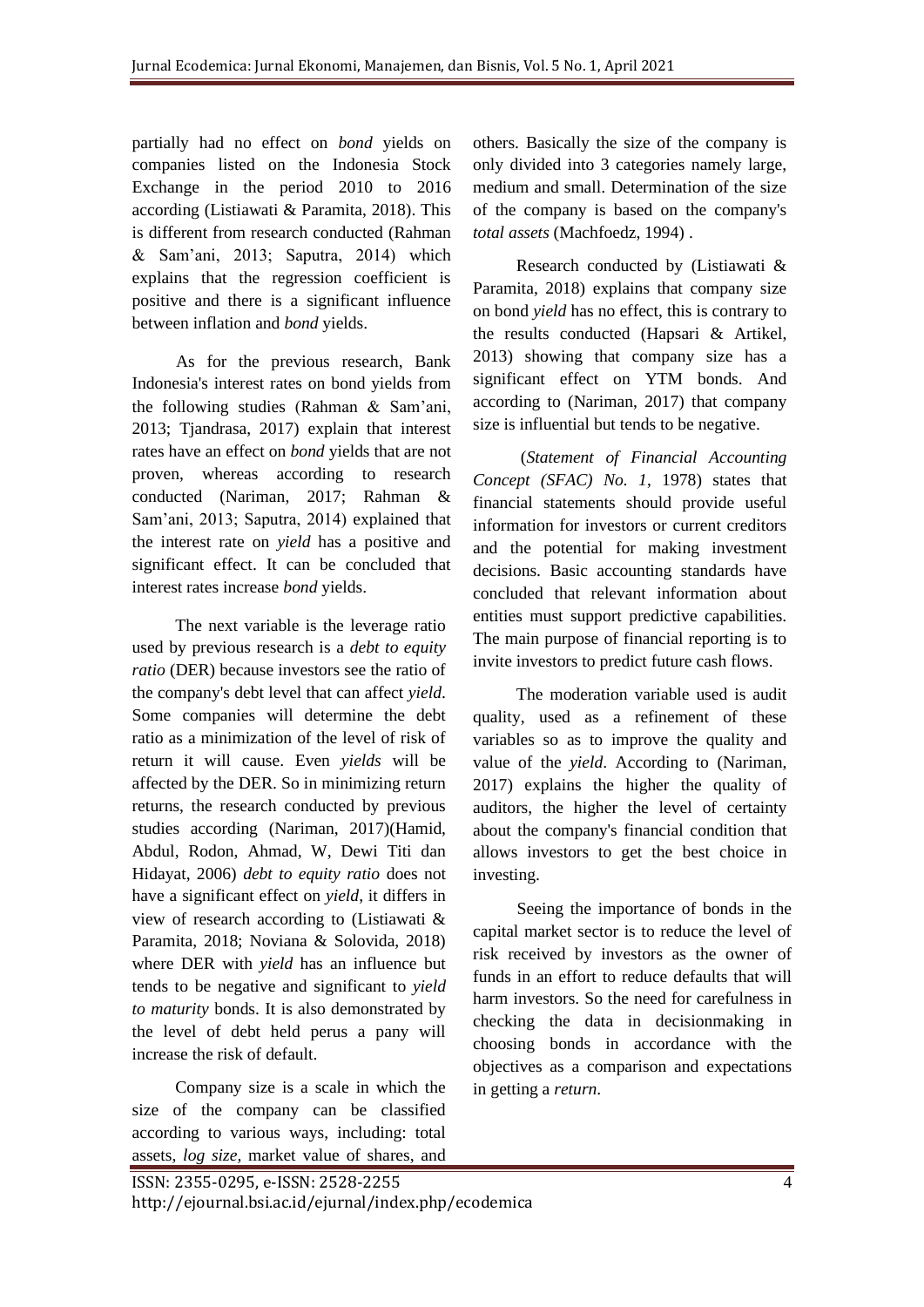#### **LITERATURE REVIEW**

Literacy in this study uses 2 basic theories that explain the tactics and their use. First, *s ignalling t heory* emphasize to all of the important information released by the company to the investment decision outside the company. Complete, relevant, accurate and timely information is needed by investors in the capital market as an analytical tool for making investment decisions. According to (HartonoMusakini, 2014), the information published as an announcement will provide positive sinyak for investors in making investment decisions, it is expected that the market will be reaction at the time of the announcement can be accepted by the market. Secondly, *contracting theory* or contract theory is a binding agreement between two parties or more individuals, groups, entities, up diplomatic. The purpose of the agreement is expected to get positive results in the form of profits for both parties who execute the agreement. With a favorable agreement because of the lack of risk, investors are interested in investing their capital in an investment, tend to the capital market. A detailed agreement will peg into the profits as an incentive for company managers to present good financial data and manage it well. According to (Watts & Zimmerman, 2006) explain the empirical evidence of the benefits of accounting is relevant information on cash flow perus a pany current and future ultimately be linked to the perus a pany (*firm value*). On the other hand accounting benefits are part of the accounting aspects and are known as cues or references in the decision making process and policies are important for the makers and users of financial statements and if due to widespread *accounting earnings* (Francis & Schipper, 1999; Neimark, 1994; Vose, 1996). This is in accordance with what investors want in getting a *return* from a bond, investors hope that the engagement has

specific advantages for itself and can benefit from the bonds in the form of *cupon.*

#### **Bonds**

Bonds are fixed income securities traded in communities where the issuer agrees to pay a fixed amount for a certain period of time and will repay the principal amount at maturity (Ang & Sherris, 1997). Bonds are basically letters of acknowledgment of loans for loans received by companies issuing bonds from the investor community. The term of the bonds has been set and accompanied by rewards interest amount and time of payment has been determined in agreement (Sunariyah, 2013).

#### *Bond* **yield**

Bond *yield* is the most important factor for investors to consider when buying bonds as an investment instrument. Yield which is a return on the yield from bond investments expressed in percentages (Samsul, 2006). *Yield to Maturity* (YTM) can be interpreted as a compound rate of *return*  that investors will receive if they buy bonds at this market price and hold the bonds until maturity (Ibrahim, 2004) . Bonds in the Indonesian capital market and how to calculate the total return on bond investments used for portfolio analysis.

#### *Yield to maturity*

*Yield to maturity* (YTM) is a *yield*  measure that is widely used because the *yield*  reflects returns with *compounded rates of return* expected by investors, if the two assumptions required can be fulfilled. The first assumption is that investors will hold the bonds until maturity. The value obtained if the first assumption is met is often called *yield to maturity* (YTM). The second assumption is that investors reinvest income derived from bonds at the level of YTM generated, along with the second equation: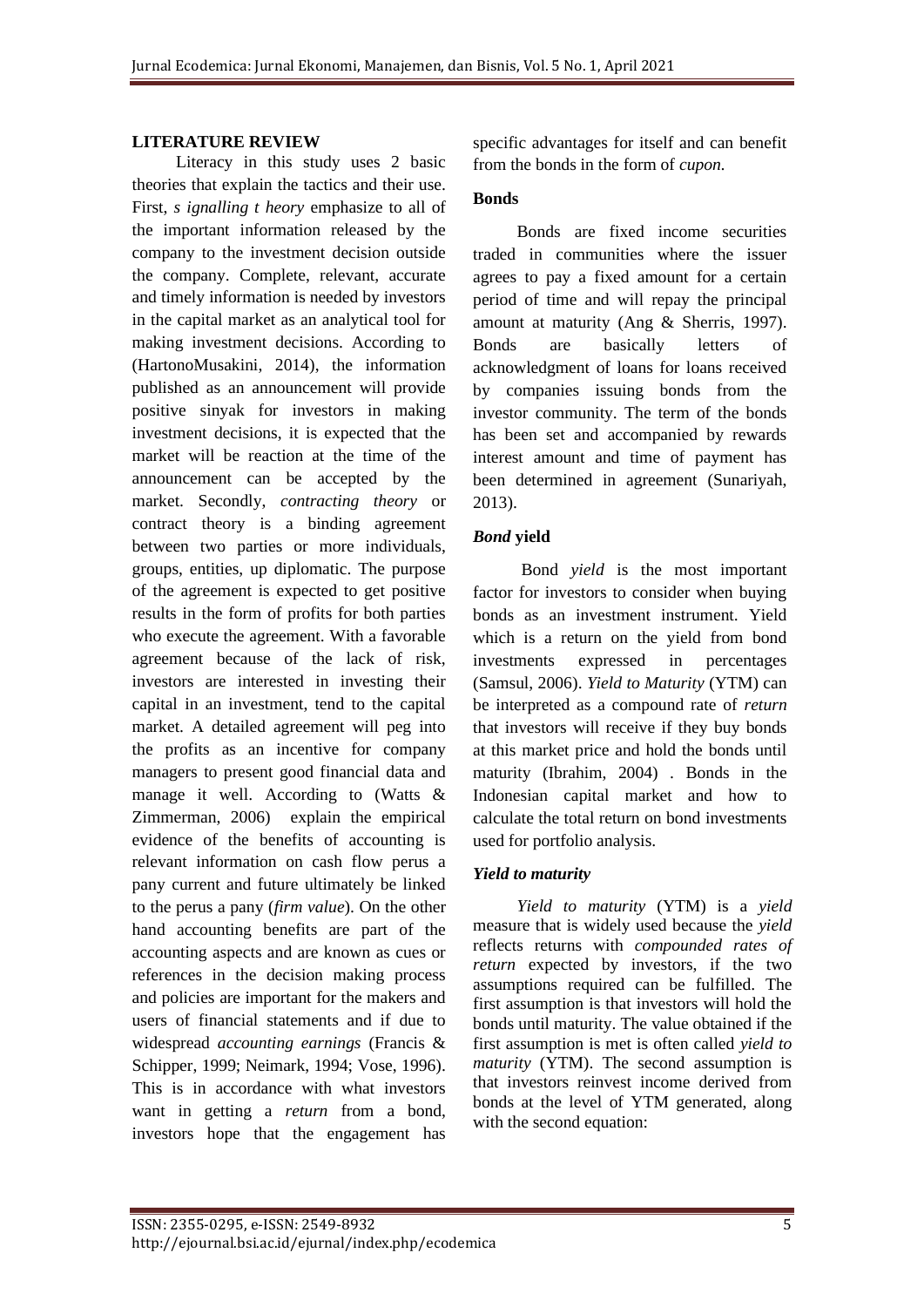$$
P = \sum_{t=1}^{2n} \frac{\frac{Ci}{2}}{\left(1 + \frac{YTM}{2}\right)^t} + \frac{Pp}{\left(1 + \frac{YTM}{2}\right)^{2n}} \dots \dots \dots (1)
$$

Information :  $P =$  current bond price  $(t = 0)$  $N =$  number of years until the bond maturity  $Ci = \text{coupon payments}$  for *i* bonds annually YTM = *yield to maturity*  $Pp = par$  value of bonds

## **Exchange Rates (Exchange Rates)**

According to Black, (Black et al., 1992) " *an exchange rate is defined as the amount of one currency that can be exchanged per unit of another currency, or the price of one currency in items of another currency* ( exchange rate ) is the amount of a currency which can be exchanged with a currency of another country, or the price of a currency calculated with another country's currency). " N use values the exchange is the price of the rupiah against the currencies of other countries. So the rupiah exchange rate is the value of a currency that is translated into another country's currency.

## **Bank Indonesia Interest Rates**

According to Kern and Guttman (1992) as described by (Laksmono R et al., 2003) considers the interest rate to be a price and as with other prices, the interest rate is determined by the interaction between demand and supply (Laksmono R et al., 2003). Interest rates are one of the variables in the economy that is most often observed because it has a broad impact. Interest rates have a direct influence on people's lives and have an important impact on the health of the economy. Changes in interest rates will affect individuals, business enterprises and some economic sectors. If interest rates rise, bond prices will decline, and vice versa (Black et al., 1992; Mishkin, 2007) states that changes in interest rates will greatly affect the financial decisions of investors, as well as

other financial institutions. Between interest rates and the value / price of a security have a close relationship (Mishkin, 2007).

## **Debt to Equity Ratio**

Debt to Equity Ratio (DER) Investors need to know the health of the company through a comparison between own capital and loan capital. If own capital is greater than loan capital, then the company is healthy and not easy to go bankrupt. Debt to equity ratio can also provide an overview of the capital structure owned by the company so that it can be seen the level of unpaid debt risk (Suharti & Sirine, 2012). Debt to Equity Ratio can be calculated using the formula below. *Leverage* ratio analysis, also called solvency, aims to provide an overview of a company's ability to meet its obligations, both short and long term. In the banking industry, solvency ratios are used to measure the ability of banks to meet their *debt to equity ratio*. DER is used to measure the ability of banks to cover part or all of their debts, both shortterm with funds from their own capital according to (Kuswadi, 2005).

## **Company Size**

According to (Sawir, 2012), company size is expressed as a determinant of financial structure in almost every study for different reasons, including: (1) Company size can determine the level of ease of a company obtaining funds from the capital market. Small companies generally lack access to organized capital markets, both for bonds and shares. Even if they have access, the launch fee from selling a small number of securities can be a barrier. If the issuance of securities can be done, the securities of small companies may be less marketable so it requires pricing so that investors get results that provide significantly higher returns. (2) Firm size determines bargaining power in financial contracts. Large companies can usually choose funding from various forms of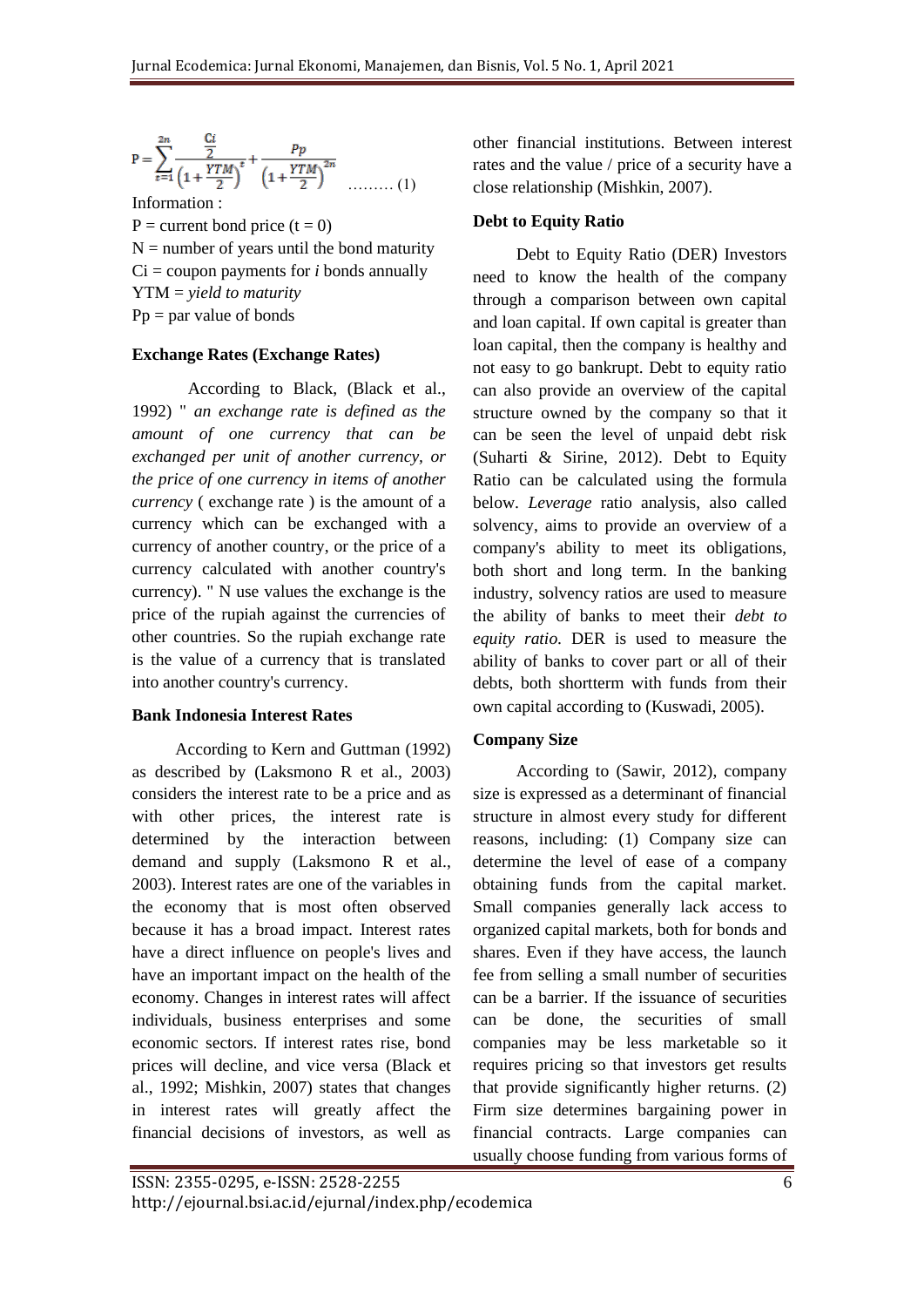debt, including special offers that are more profitable than those offered by small companies. The greater the amount of money used, the more likely the possibility of making a contract designed in accordance with the preferences of both parties instead of using a standard debt contract. (3) There is the possibility of the effect of scale in costs and returns making a larger company can get more profit. In the end, the size of the company is followed by other characteristics that affect the financial structure. Other characteristics such as companies often do not have special staff, do not use financial plans, and do not develop their accounting systems into a management system.

## **Audit Quality**

(Agoes, 2017) states that auditing provides added value to the company's financial statements, because the public accountant at the end of the examination provides an opinion on the reasonableness of the financial statements. The auditor is one mechanism to be able to control management behavior to act in their own interests. The quality of a job is very closely related to what a person does in his work and the results of his work. Two public accounting reports produced from the same accounting firm can have different qualities. States that the attributes that must be possessed by qualified auditors include 12 things: experienced, expertise in the client industry, responsive to client needs, having technical competence, Independent, exercising due care, commitment to quality , involving KAP partners / managers in audit assignments, carrying out field work properly, interacting with client audit committees, having high ethical standards and accounting and auditing knowledge, and being skeptical in audit assignments. Empirical evidence has proven that there are differences in audit quality conducted by KAP. The size of KAP in this case is divided into large KAP (big 4 accounting firms) and small KAP ( Non big 4 accounting firms). The difference is based on the number of clients owned, the number of colleagues / members who joined, and the total revenue earned in one period. The bigger

a KAP, the more resources it has. Larger resources are expected to have a relationship with audit quality that is also good.

## **RESEARCH METHODS**

The selection of variables used some basic requirements or assumptions that must be met when using the Pearson bivariate to test each variable whether the selected variable has a significance level, namely conformity to the wishes of the researcher. The type of data used in this research is secondary data, the data source is obtained from the Indonesia Stock Exchange (IDX), from additional detailed explanations obtained through the Indonesia Capital Market Directory (ICMD), Indonesia Central Security Depository (KSEI). The Indonesian Bond Pricing Agency (IBPA), and historical sources from BAPEPAM (old BAPEPAM), and the website of Bank Indonesia. The sample collection method used was nonparticipant observation. Participant observation is an observation that involves the researcher to observe the object under study, non-participant observation, that is, an observation in which the researcher is not directly involved with the subject under study.

## **DISCUSSION**

 Based on the results of the *bivariate Pearson* variable, the above variables are worthy to be tested again . D ata used in this research is secondary data that is quantitative, in the form of data exchange, inflation, interest rates BI , DER , company size, quality audit and *yield to maturity* of the bonds. Data sources were obtained from the *Indonesia Stock Exchange* (IDX), from additional detailed explanation obtained through the *Indonesia Capital Market*  Directory (ICMD), the *Indonesia Central Security Depository* (KSEI), the *Indonesian Bond Pricing Agency* (IBPA), the historical source of BAPEPAM (BAPEPAM years old) , and Bank Indonesia *website* .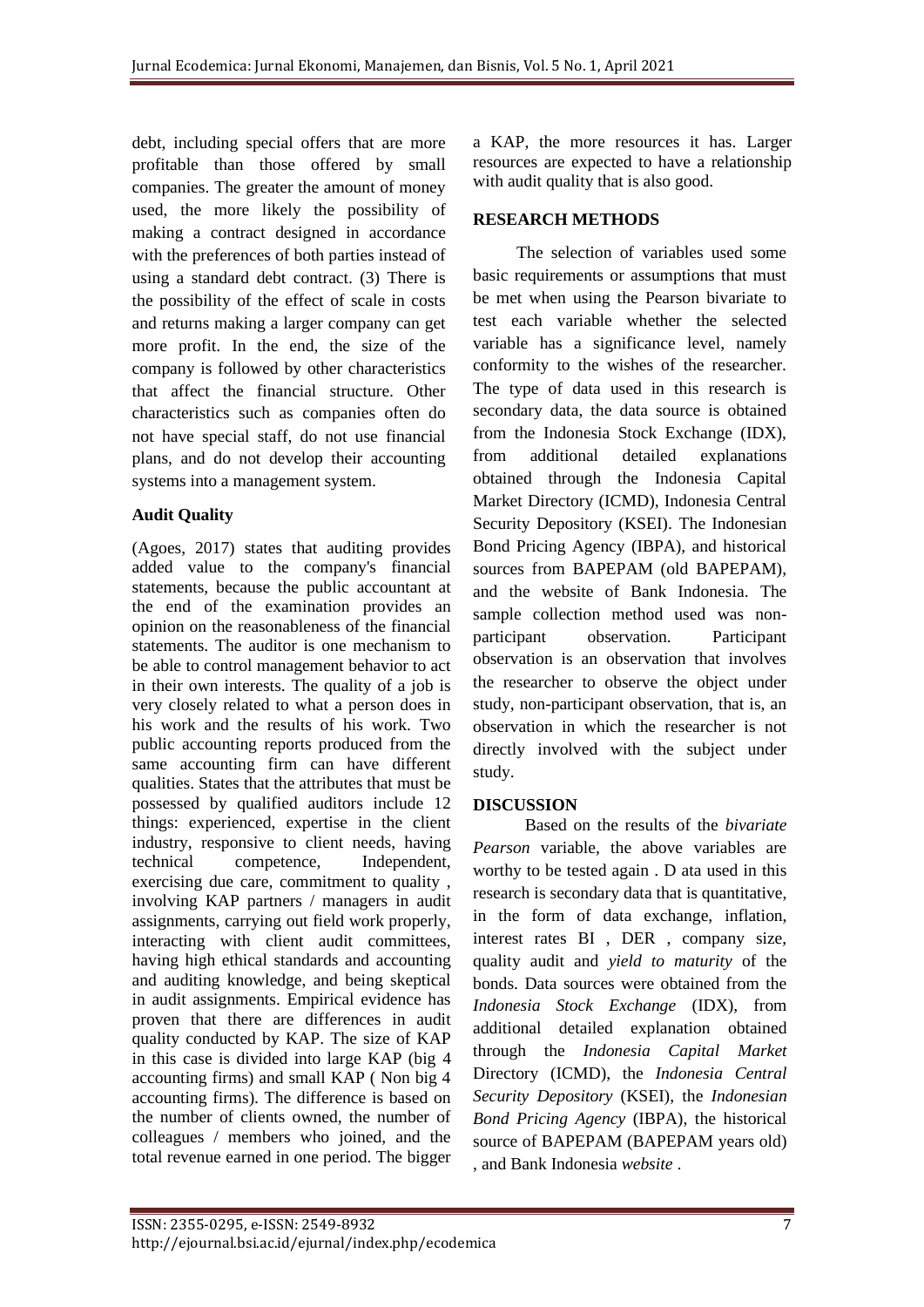The population in this study are all *listed* corporate bonds traded on the Indonesia Stock Exchange from 2014 to 2018 with a total of 103 companies issuing bonds with a total of 414 emissions after being sorted according to criteria, to 110 emissions. **Table 2 List Of Criteria**

| Table 2 List Of Criteria                                                       |        |
|--------------------------------------------------------------------------------|--------|
| <b>Criteria</b>                                                                | Amount |
| Companies listed on the Indonesia<br>– Stock<br><b>Exchange in 2014 - 2018</b> | 602    |
| Companies that issue bonds on the Indonesia<br>Stock Exchange in 2014-2018     | 103    |
| Overall Bond Issuance on the Stock Exchange in<br>2014-2018                    | 414    |
| Bond issuance in IDX in 2014-2018 that does not<br>meet keriteria              | 304    |
| Total units (5 years of observation)                                           | 110    |

Source: Data processed

**Classic Assumption Test Results**

Testing of classical assumptions is intended to find out and ensure that the data used in research is free from all problems of classical assumptions.

#### **Normality Test Results**

The normality test aims to test whether in the regression model, confounding or risk variables have a normal distribution. To test the normality of this data used the Kolmogorov-Smirnov one sample statistical test with the rule of decision if significant more than  $\alpha = 0.05$ , it can be said that the data is normally distributed. Kolmogorov-Smirnov test one sample calculation results can be selected t:

**Tabel 3**

| <b>Kolmogorov-Smirnov Test One-Sample Test</b><br><b>Results</b> |                       |                |  |  |  |
|------------------------------------------------------------------|-----------------------|----------------|--|--|--|
|                                                                  |                       |                |  |  |  |
| N                                                                |                       | 110            |  |  |  |
| <b>Normal</b>                                                    | Mean                  | .0000000       |  |  |  |
| Parameters <sup>a,b</sup>                                        |                       |                |  |  |  |
|                                                                  | <b>Std. Deviation</b> | .80948623      |  |  |  |
| <b>Most Extreme</b>                                              | Absolute              | .073           |  |  |  |
| <b>Differences</b>                                               |                       |                |  |  |  |
|                                                                  | Positive              | .073           |  |  |  |
|                                                                  | Negative              | $-.065$        |  |  |  |
| <b>Test Statistic</b>                                            |                       | .073           |  |  |  |
| Asymp. Sig.                                                      |                       | .200 $\degree$ |  |  |  |
| $(2-tailed)$                                                     |                       |                |  |  |  |

Source: Data Processed

Based on the results of the *output*  above the significance value (Asymp. Sig. 2tailed) has a risk value that is equal to 0.200  $\geq$  0.05, it can be concluded that all variables tested were normally distributed. Thus it can be concluded that the residual value of this research data is normally distributed.

#### **Multicollinearity Test Results**

Multicollinearity test aims to test whether the regression model found a correlation between independent variables. To find out the source of multicollinearity-free regression model that is by looking at the tolerance value or *Variance Inflation Factor*  (VIF). If the tolerance value> 0.1 or with a VIP value <10 then it is declared free of multicollinearity. The value of *Variance Inflation Factor* (VIF) and the following tolerance figures.

**Table 4 Multicolinearity Test Results**

|       |                     | Coefficients <sup>a</sup> |          |
|-------|---------------------|---------------------------|----------|
| Model |                     | <b>Tolerance</b>          | VIF      |
| 1     | Exchange<br>Rate    | .637                      | 1.569    |
|       | Exchange<br>Rate_QA | .040                      | 24.877   |
|       | Inflation           | .252                      | 3.975    |
|       | Inflation_QA        | .119                      | 8.409    |
|       | <b>SBI</b>          | .148                      | 6.743    |
|       | SBI_QA              | .031                      | 31.861   |
|       | DER                 | .167                      | 5.971    |
|       | DER_QA              | .111                      | 8.996    |
|       | Size                | .000                      | 5276.901 |
|       | Size_QA             | .000                      | 5325.373 |

Source: Data Processed

Based on the table above it can be seen that each VIF is as follows:

a. The VIF value for the exchange rate has a value of 1.569 <10 which means that the exchange rate does not find a multicollinearity relationship.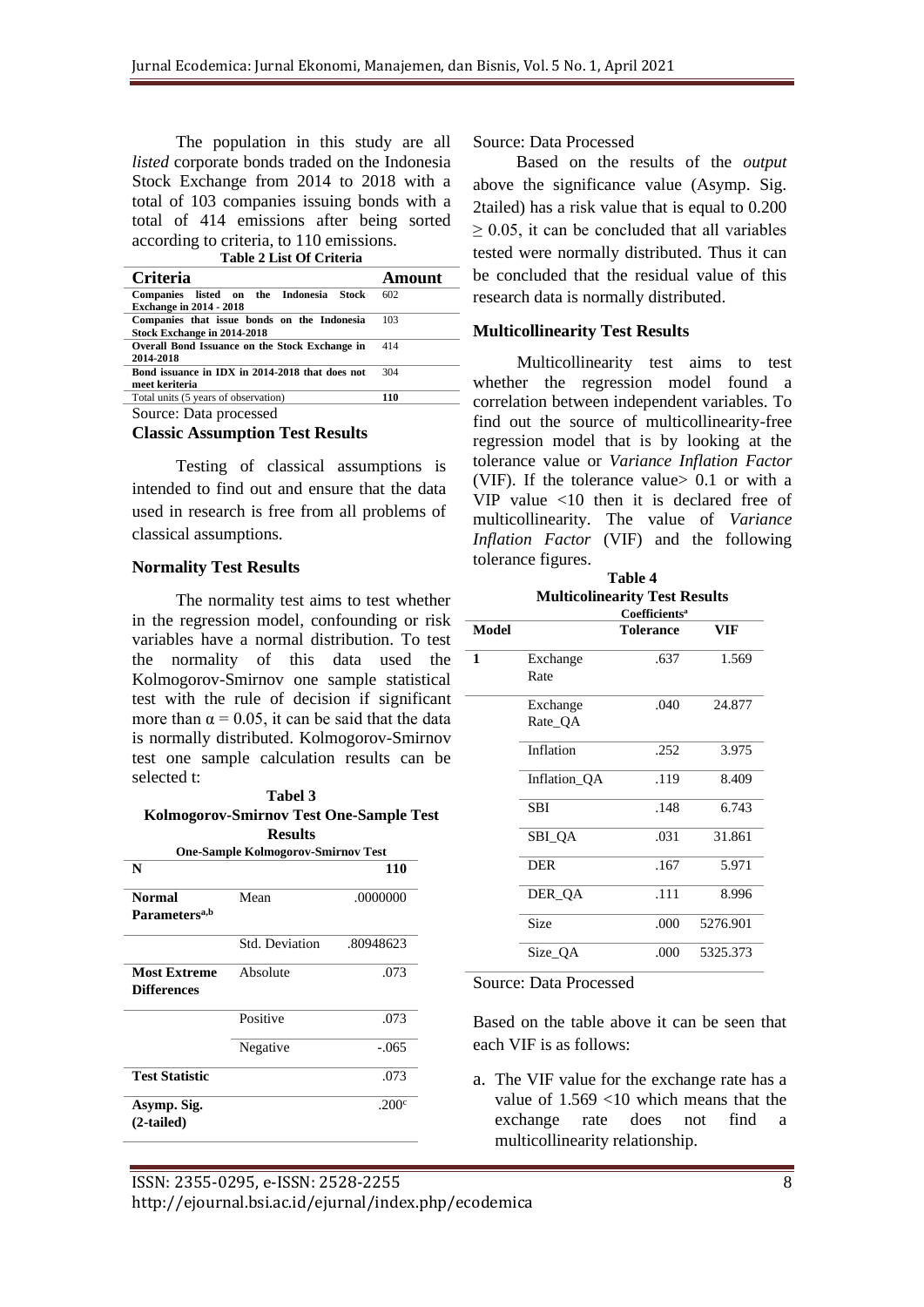- b. VIF Value The exchange rate moderated by audit quality ( Exchange Rate\_QA ) has a value of 24.87> 10 which means that inflation is found to have a multicollinearity relationship.
- c. VIF Value Inflation has a value of 3.97 <10 which means that inflation is moderated by audit quality and there is no multicollinearity relationship.
- d. VIF Value Inflation moderated by audit quality (Inflation\_QA) has a value of 8.40 <10, which means that the BI interest rate does not reveal any multicollinearity relationship.
- e. Value VIF S uku interest BI (SBI) has a value of  $8.40 \le 10$ , which means that the central bank interest rate did not find any relationship multikolinearitas.
- f. VIF Value BI interest rate moderated by audit quality (SBI\_QA) has a value of 31.86> 10 which means that BI interest rate moderated by audit quality found a multicollinearity relationship.
- g. VIF DER value has a value of 5.97 <10 which means that DER does not find any multicollinearity relationship.
- h. VIF DER value is moderated by Audit Quality (DER\_QA) has a value of 8.99 <10 which means that DER is moderated

by audit quality, there is no multicollinearity relationship.

- i. VIF Value The size of the company ( *Size*  ) has a value of  $5,276.90 > 10$  which means that the size of the company found a multicollinearity relationship.
- j. VIF Value The size of the company is moderated by audit quality (Size\_QA) has a value of 5,325.37> 10 which means that the size of the company is moderated by audit quality found a multicollinearity relationship.

#### **Heteroskedsticity Test Results**

Heteroscedasticity test conducted to determine whether the regression mode occurs inequality *variance* of risidua l an observation to another observation. If the *variance* from one observation residual to another observation is fixed then it is called homokedastisitas and if different is called heterokedastisitas. The results of heteroscedasticity using the Glajser test can be seen the statistical results as follows:

|              | <b>Table 5 Heteroscedastic Test Results</b> |              |                                                                                            |             |             |      |  |
|--------------|---------------------------------------------|--------------|--------------------------------------------------------------------------------------------|-------------|-------------|------|--|
| Mod<br>Model |                                             |              | <b>Standardized</b><br><b>Unstandardized</b><br><b>Coefficients</b><br><b>Coefficients</b> |             | $\mathbf t$ | Sig. |  |
|              |                                             | B            | Std.<br>Error                                                                              | <b>Beta</b> |             |      |  |
| 1            | (Constant)                                  | $-3.630$     | 1.740                                                                                      |             | 2.086       | .040 |  |
|              | <b>Exchange Rate</b>                        | .000         | .000                                                                                       | .317        | 2.912       | .004 |  |
|              | Exchange<br>Rate_QA                         | 8.113E-<br>5 | .000                                                                                       | $-0.759$    | 1.749       | .083 |  |
|              | Inflation                                   | $-.069$      | .075                                                                                       | $-.158$     | $-.913$     | .364 |  |
|              | Inflation_QA                                | .107         | .087                                                                                       | .310        | 1.229       | .222 |  |
|              | <b>SBI</b>                                  | .025         | .104                                                                                       | .054        | .237        | .813 |  |
|              | SBI_QA                                      | $-0.012$     | .113                                                                                       | $-.053$     | $-.108$     | .915 |  |
|              | <b>DER</b>                                  | $-.092$      | .040                                                                                       | $-.492$     | ä,<br>2.314 | .023 |  |
|              | DER_QA                                      | .106         | .045                                                                                       | .615        | 2.356       | .020 |  |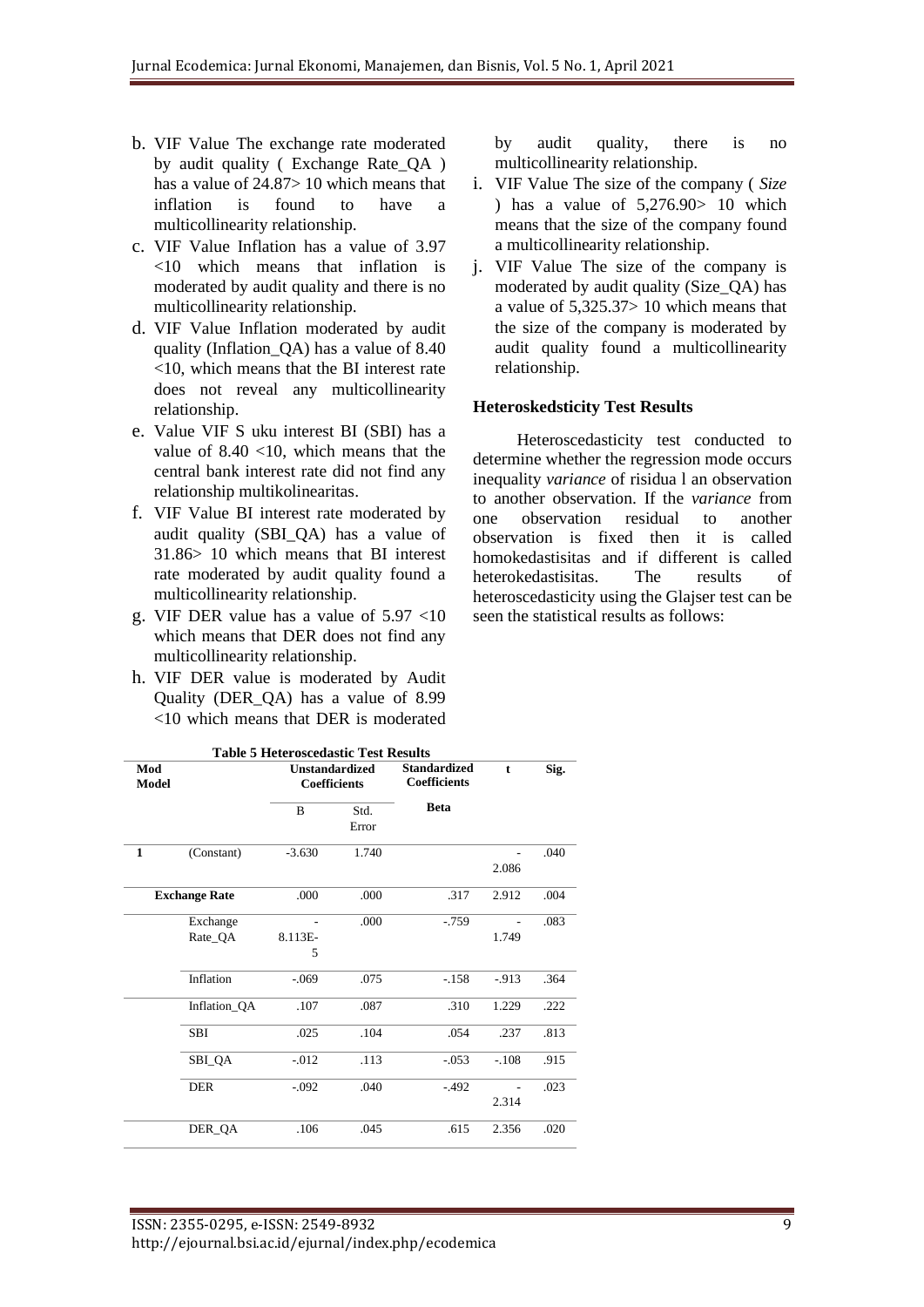| <b>Size</b> | $\overline{\phantom{a}}$ | .000 | $-1.694$ | $-.268$ | .789 |
|-------------|--------------------------|------|----------|---------|------|
|             | $2.203E-$                |      |          |         |      |
|             |                          |      |          |         |      |
|             | 9                        |      |          |         |      |
|             |                          |      |          |         |      |
| Size_QA     | 2.148E-                  | .000 | 1.660    | .261    | .794 |
|             | 9                        |      |          |         |      |
|             |                          |      |          |         |      |
|             |                          |      |          |         |      |

The requirement for a heteroscedasticity-free data from the glacier test is if the significance of each independent variable> 0.05. Based on the table above then:

- a) *The* exchange rate has a significance value of  $0.004$  <  $0.05$  then the data is considered to have heteroscedasticity.
- b) Exchange rates are moderated by the quality of the audit (Exchange Rate QA) has a significance value of 0.083> 0.05, then the variable is considered to have no heteroscedasticity.
- c) Inflation has a significance value of 0.364> 0.05 then the variable does not have heteroscedasticity.
- d) Inflation is moderated by audit quality (Inflation\_QA) has a significance value of 0.222> 0.05 then the variable does not have heteroscedasticity.
- e) BI interest rate (SBI) has a significance value of 0.813> 0.05, so the variable does not have heteroscedasticity.
- f) BI interest rates are moderated by audit quality (SBI\_QA) having a significance value of 0.915> 0.05, so the variable does not have heteroscedasticity.
- g) DER has a significance value of 0.023 <0.05, so the variable has heteroscedasticity.
- h) DER is moderated by audit quality (DER\_QA) has a significance value of  $0.020 \leq 0.05$ , it can be concluded that the variable has heteroscedactivity.
- i) Size of the company (Size) has a value of 0.789> 0.05 then the variable does not have heteroscedasticity.
- j) *The* size of the company is moderated by audit quality (Size\_QA) has a significance value of 0.794 > 0.05 then the variable does not have heteroscedasticity.

## **Feasibility Model (R 2)**

The determinant coefficient is used to determine the ability of the independent variable in explaining the dependent variable. Here are the results of the determinant coefficient:

**Table 6 Determinant Coefficient Results**

| Model Summary <sup>b</sup> |                   |               |                 |                 |  |
|----------------------------|-------------------|---------------|-----------------|-----------------|--|
| Model                      | R                 | R             | <b>Adjusted</b> | Std.            |  |
|                            |                   | <b>Square</b> | R               | Error of        |  |
|                            |                   |               | <b>Square</b>   | the             |  |
|                            |                   |               |                 | <b>Estimate</b> |  |
|                            | .748 <sup>a</sup> | .559          | .515            | .84939          |  |

a.Predictors: (Constant), Size\_QA, Kurs, DER, SBI, Inflasi\_QA, Inflasi,

Kurs\_QA, DER\_QA, SBI\_QA, Size

Dependent Variable: Yield to Maturity Source: Data processed

Based on the results of the statistics above, it can be seen the value of the coefficient of determination with an additional moderation variable of 0.515 or 51.5% while 48.5% is very efective, but the independent variables and interactions in the research model are only able to explain the dependent variable of 0.559 or 55.9% while 44.1% is explained by other variables not included Research Model.

## **MRA Analysis**

 MRA analysis is a special application of multiple linear regression to determine the relationship between two variables that are influenced by a third variable or a *moderating* variable. In the analysis technique *Moderated Regression Analysis*  contains elements of interaction (multiplication of two or more independent variables).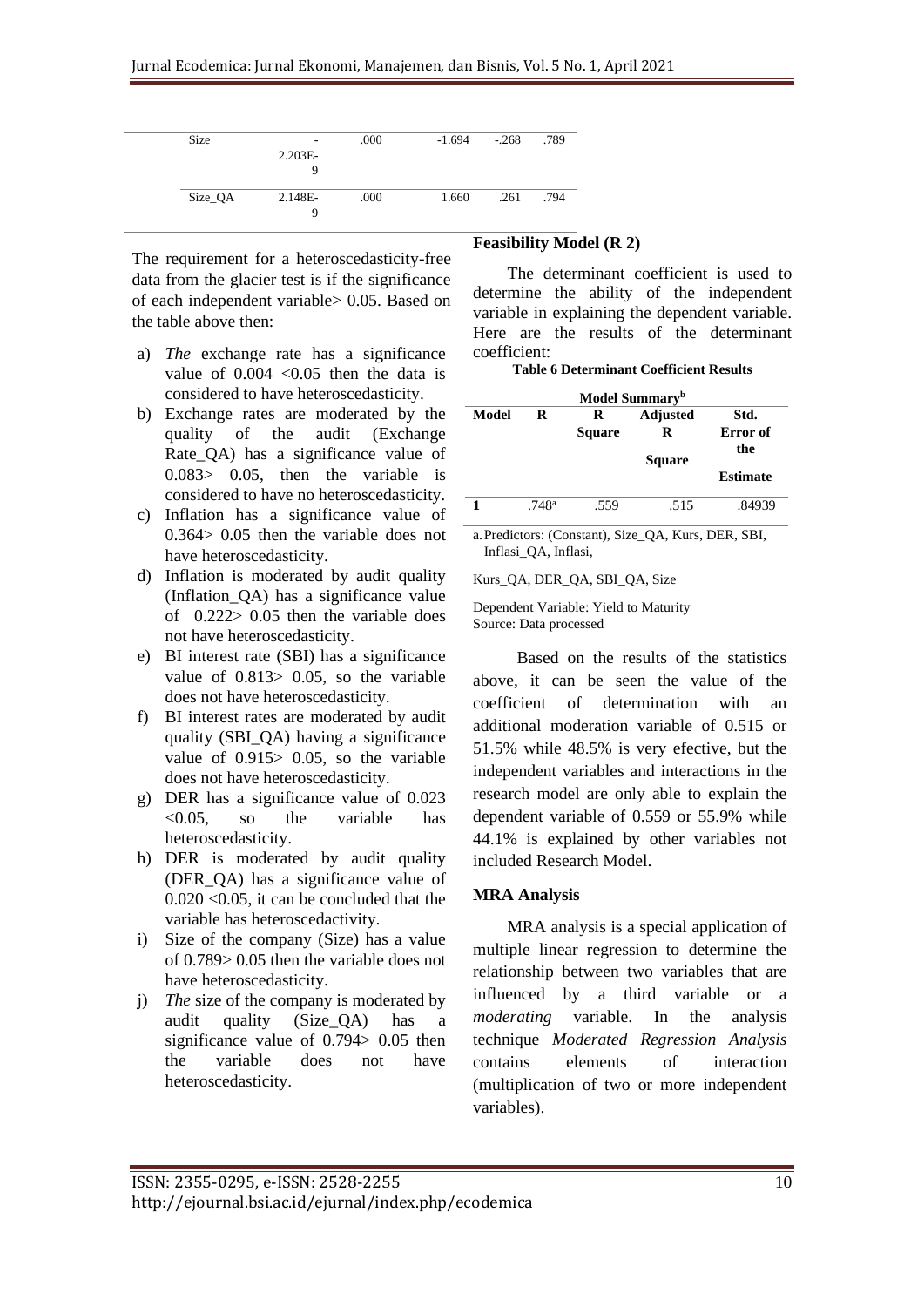The results obtained after the data is processed with the help of the program can be presented in the following table:

| <b>Model</b> | <b>Unstandardized Coefficients</b> | <b>Stand</b><br>ardize<br>d<br>Coeffi<br>cients | $\mathbf t$   | Sig.                      |          |      |
|--------------|------------------------------------|-------------------------------------------------|---------------|---------------------------|----------|------|
|              |                                    |                                                 | Std.<br>Error | Beta                      |          |      |
| $\mathbf{1}$ | (Constant)                         | 10.251                                          | 2.966         |                           | 3.456    | .001 |
|              | <b>Exchange Rate</b>               | 5.514E-5                                        | .000          | .022                      | .259     | .796 |
|              | Exchange Rate_QA                   | .000                                            | .000          | $-.917$                   | $-2.756$ | .007 |
|              | Inflation                          | .135                                            | .128          | .140                      | 1.053    | .295 |
|              | Inflation_QA                       | $-.113$                                         | .149          | $-.146$                   | $-.757$  | .451 |
|              | <b>SBI</b>                         | .218                                            | .177          | .213                      | 1.229    | .222 |
|              | SBI_QA                             | $-.002$                                         | .193          | $-.004$                   | $-.010$  | .992 |
|              | <b>DER</b>                         | $-.072$                                         | .068          | $-.173$                   | $-1.061$ | .291 |
|              | DER QA                             | .096                                            | .077          | .251                      | 1.256    | .212 |
|              | Size                               | $-7.395E-$<br>8                                 | .000          | 25.57<br>$\overline{0}$   | $-5.276$ | .000 |
|              | Size_QA                            | 7.362E-8                                        | .000          | 25.59<br>$\boldsymbol{0}$ | 5.256    | .000 |

 **Table 7 Result Of Mra Method Regression Test**

Source: Data processed

The results of the constant value of 10.251 which means that if the exchange rate, the exchange rate is moderated by audit quality (Exchange Rate\_QA), inflation, inflation is moderated by audit quality (inflation\_QA), BI interest rate (SBI), BI interest rate is moderated by audit quality (SBI\_QA), DER, DER is moderated by quality audit (DER\_QA), company size (size), company size is moderated by audit quality (size\_QA) the result value is 0. Then the *yield to maturity* has a positive value of 10.251.

a) Where an increase of 1 unit variable exchange rate causes an increase of 5,514 variable *yield to maturity* (YTM) if the other variables are constant. The exchange

rate against YTM =  $0.796 > 0.05$  and the value of t arithmetic 0.259 <1.984 conclusion: insignificant, H1: Exchange rates have no effect on *yield to maturity*  (YTM).

- b) Where an increase in 1 unit of variable exchange rate is moderated by audit quality (Exchange Rate\_QA) causes an increase of 0,000 variable QA if other variables are constant. Exchange Rate\_QA to  $YTM = 0.007$  and t count value 2.998> 1.984 conclusion: significant, H2: QA\_ rate affects the *yield to maturity* (YTM) but tends to be negative.
- c) Where an increase of 1 unit variable inflation causes an increase of 0.135 *yield to maturity* (YTM) variable if the other variables are constant. Inflation on YTM  $= 0.295$  and t count value of  $1.053 < 1.984$ conclusion: insignificant, H3: the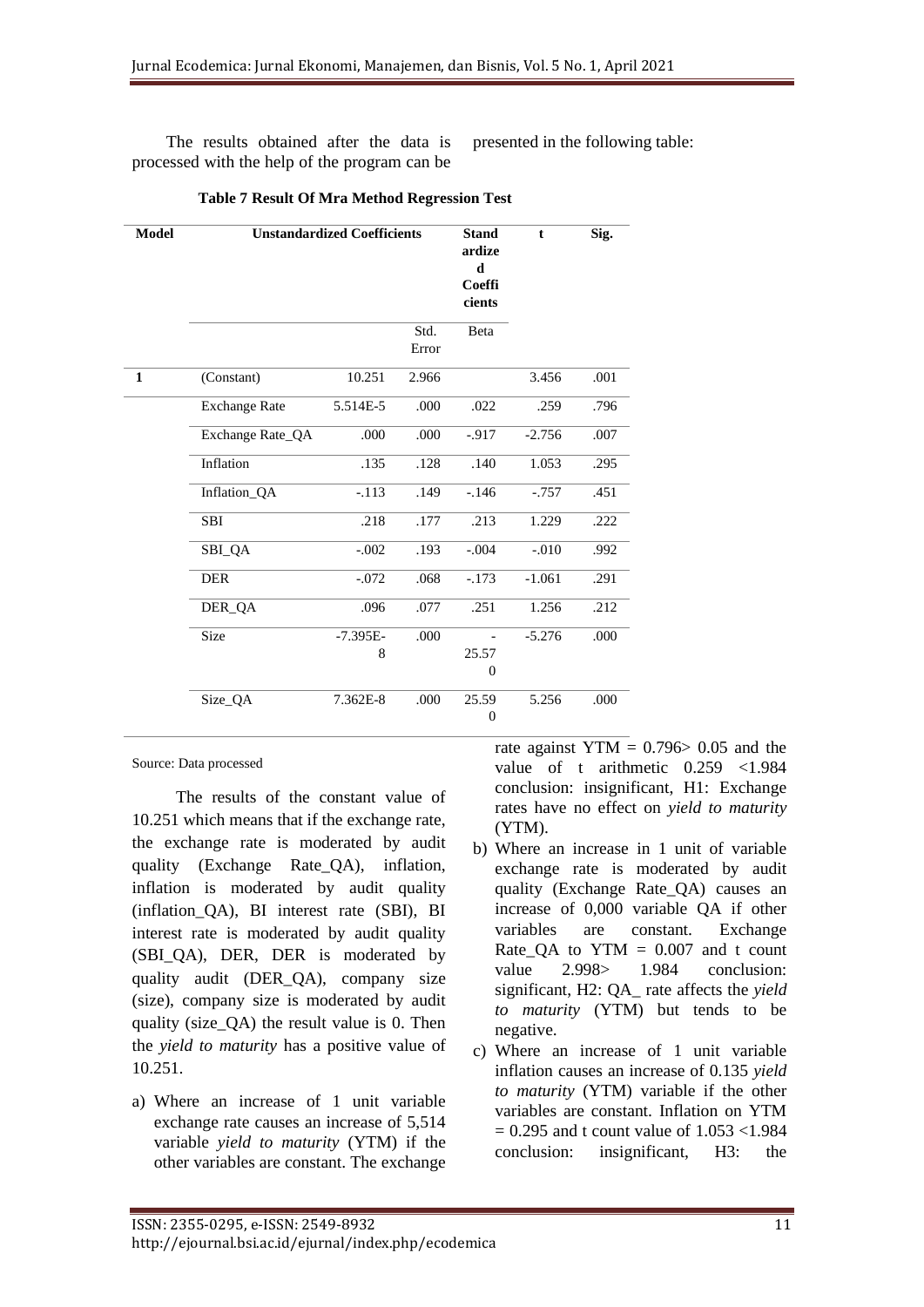exchange rate has no effect on *yield to maturity* (YTM).

- d) Where an increase in 1 unit of inflation variable moderated by audit quality (inflation\_QA) causes a decrease of 0.113 QA variable if the other variables are constant. Inflasi  $QA$  against YTM = 0.451 and -0.757 t value <1.984 conclusion: not significant, H4: inflation \_QA no effect on the *yield to maturity*  (YTM).
- e) Where an increase of 1 unit of the BI interest rate ( SBI ) causes an increase of 0.218 *yield to maturity* (YTM) variable if the other variables are constant. SBI against  $YTM = 0.222$  and t count value 1.222 <1.984 conclusion: not significant, H5: SBI has no effect on *yield to maturity*  (YTM).
- f) Where an increase of 1 unit of the BI interest rate variable is moderated by audit quality (SBI\_QA) causing a decrease of 0.002 QA variable if the other variables are constant. SBI\_QA to  $YTM = 0.992$ and t count -0.010 <1.984 conclusion: insignificant, H6: SBI\_QA has no effect on *yield to maturity* (YTM).
- g) Where an increase in 1 unit of the DER variable causes a decrease of 0.072 *yield to maturity* (YTM) variable if the other variables are constant. DER to YTM = 0.291 and t count -1.061 <1.984 conclusion: not significant, H7: DER has no effect on *yield to maturity* (YTM).
- h) Where an increase in 1 unit of the DER variable is moderated by audit quality (DER\_QA) causing an increase of 0.096 QA variable if the other variables are constant. DER  $QA$  to  $YTM = 0.212$  and t count 1.256 <1.984 conclusion: not significant, H8: DER\_QA has no effect on *yield to maturity* (YTM).
- i) Where an increase in 1 unit of the firm size variable (Size) causes a decrease of 7.395 variable *yield to maturity* (YTM) if the other variables are constant. Size to  $YTM = 0,000$  and t count value of 5.276> 1.984 conclusion: significant, H9: Size affects the *yield to maturity* (YTM) but tends to be negative.

j) Where an increase of 1 unit of variable firm size is moderated by audit quality (size\_QA) causing an increase of 7,362 QA variables if the other variables are constant. Size  $QA$  to  $YTM = 0,000$  and t count value of 5.256> 1.984 conclusion: significant, H10: size\_QA affects the *yield to maturity* (YTM).

# **CONCLUSION**

This study aims to determine and analyze the effect of exchange rates, inflation, BI interest rates, Debt to Equity Ratio, and company size on yield to maturity obstruction with audit quality as a moderating variable. From these results it can be concluded:

- a) The exchange rate (exchange rate) of the rupiah against the dollar is not significant to the yield to bond maturity. The conclusion is that the higher the exchange rate to be charged will not affect the results obtained, especially the return from yield to maturity of the bond itself.
- b) Exchange rate moderated by audit quality (Exchange Rate\_QA) has an effect on yield to maturity. Analysis before moderation has no effect and after moderation becomes influential, which explains that the pure moderation variable is strengthening.
- c) Inflation has no effect on yield to bond maturity. The inflation hypothesis does not affect the yield to bond maturity, so that the more inflation the country gets, it will not have an impact on the return of return, especially by testing the yield to maturity of the bond.
- d) Inflation moderated by audit quality (Inflation\_QA) on yield to maturity has no effect. Explain the effect and role of audit control on inflation in increasing yields in the form of yield to maturity.
- e) BI interest rates have no effect on bond yields until maturity. Explain that the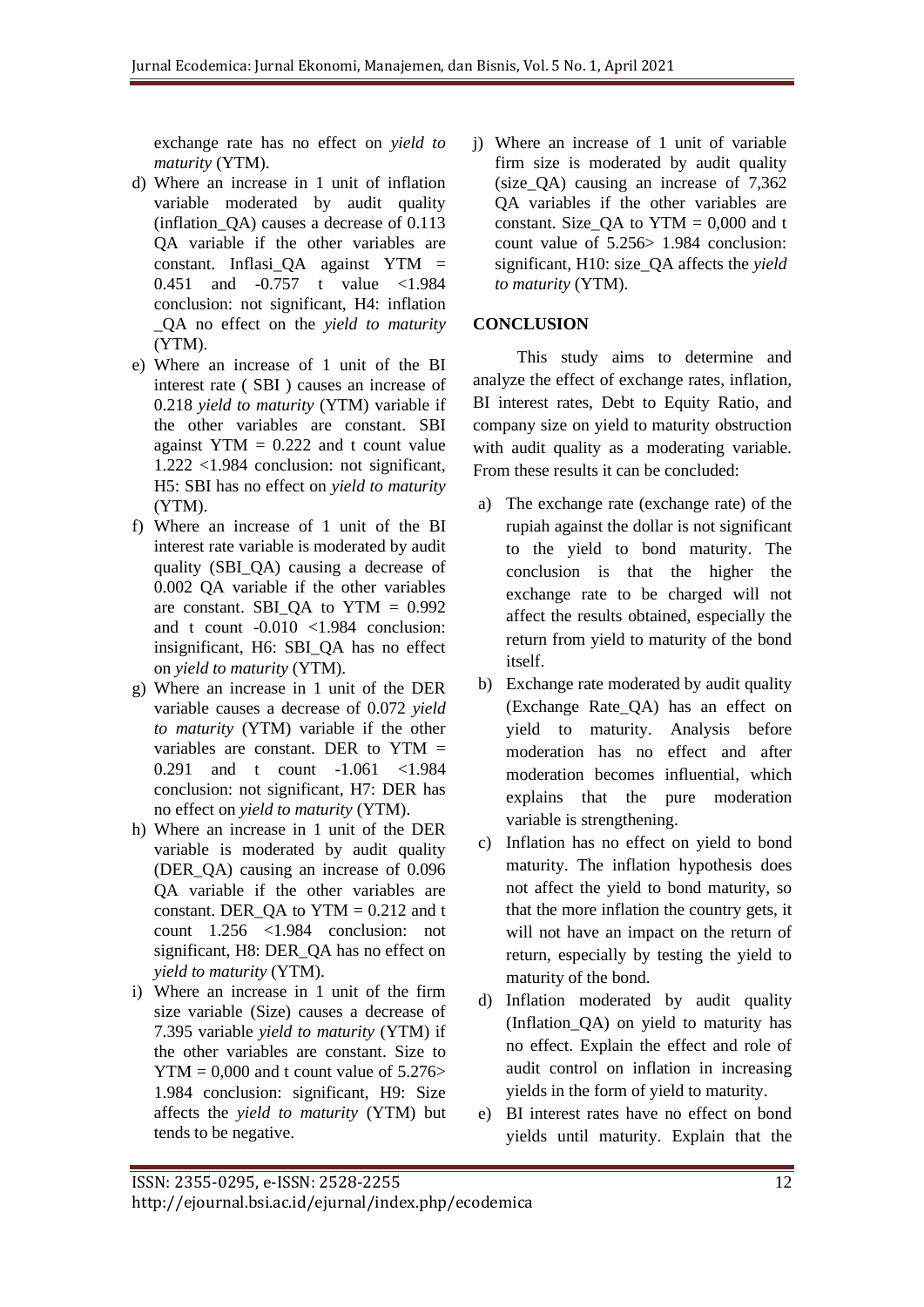high BI interest rate that is set will not affect the return on yields to maturity of the bonds.

- f) BI interest rates, if moderated by audit quality, will not affect the yield to bond maturity. Explaining that the high BI interest rate that is set will not affect the rate of return on yield until the bond matures.
- g) The ratio of debt to yield to bond maturity is not significant and has no effect, explaining that the ratio of debt to equity in reporting will not affect the yield to maturity of bonds.
- h) The ratio of debt moderated by audit quality to yield to bond maturity is not significant and has no effect, explaining that the ratio of debt moderated to equity in reporting will not affect bond yield to maturity.
- i) Company size on bond yield to maturity explains that research has a negative and significant effect on bond yield to maturity, this explains that the higher the size of the company in total assets will have an effect on the return of yield on bond maturity.
- j) Company size moderated by audit quality on bond yields to maturity explains that this research has a positive and significant effect on bond yields to maturity, this explains that the higher the size of the company's total assets will affect the return.

## **Suggestion**

Based on the results of the study there are several suggestions for improvement of similar research in the future, namely:

- 1) For further research, it is expected to use variables outside the studied variables.
- 2) Further researching *yield to maturity* by moderation or mediation by audit quality (by nominal use or calculation).
- 3) In moderation it is recommended not to use dummy.

4) Using more samples than the samples used by the present study.

For further research, it is better to be able to conduct research for other types of categories to determine *returns* other than *yield to maturity* methods.

## **REFERENCE**

- Agoes, S. (2017). Auditing Petunjuk Praktis Pemeriksaan Akuntan oleh Akuntan Publik. In *1*.
- Ang, A., & Sherris, M. (1997). Interest rate risk management: Developments in interest rate term structure modeling for risk management and valuation of interest-rate-dependent cash flows. *North American Actuarial Journal*. https://doi.org/10.1080/10920277.1997.1059 5601
- Black, H. A., Fabozzi, F. J., & Modigliani, F. (1992). Capital Markets: Institutions and Instruments. *The Journal of Finance*. https://doi.org/10.2307/2329011
- Francis, J., & Schipper, K. (1999). Have Financial Statements Lost Their Relevance? *Journal of Accounting Research*. https://doi.org/10.2307/2491412
- Hamid, Abdul, Rodon, Ahmad, W, Dewi Titi dan Hidayat, E. (2006). Analisis Durasi Dan Convexity Untuk Mengukur Sensitivitas Harga Obligasi Korporasi Terhadap Perubahan Tingkat Suku Bunga (Studi Empiris Pada Obligasi-Obligasi Di Indonesia). *Jurnal Manajemen, Akuntansi & Sistem Informasi*.
- Hapsari, R. A., & Artikel, I. (2013). Kajian Yield To Maturity (Ytm) Obligasi Pada Perusahaan Korporasi. *Accounting Analysis Journal*, *2*(1). https://doi.org/10.15294/aaj.v2i1.1152
- Hartono, Musakini, J. (2014). Analisis & Desain Sistem Informasi Sitem Informasi: Pendekatan terstruktur teori dan praktik aplikasi bisnis. In *Analisis & Desain Sistem Informasi Sitem Informasi: Pendekatan terstruktur teori dan praktik aplikasi bisnis*. https://doi.org/10.1002/ange.200803496
- Ibrahim, H., & C4a006286, N. (2004). *Program Studi Magister Manajemen Program Pasca Sarjana Universitas Diponegoro Semarang 2 0 0 8*.
- Kuswadi. (2005). *Meningkatkan Laba Melalui Pendekatan Akuntansi dan Keuangan Biaya. (Jakarta: PT Elexmedia Komputindo). Hal 88*.
- Laksmono R, D., Suhaedi, S., Kusmiarso, B., I, A.,